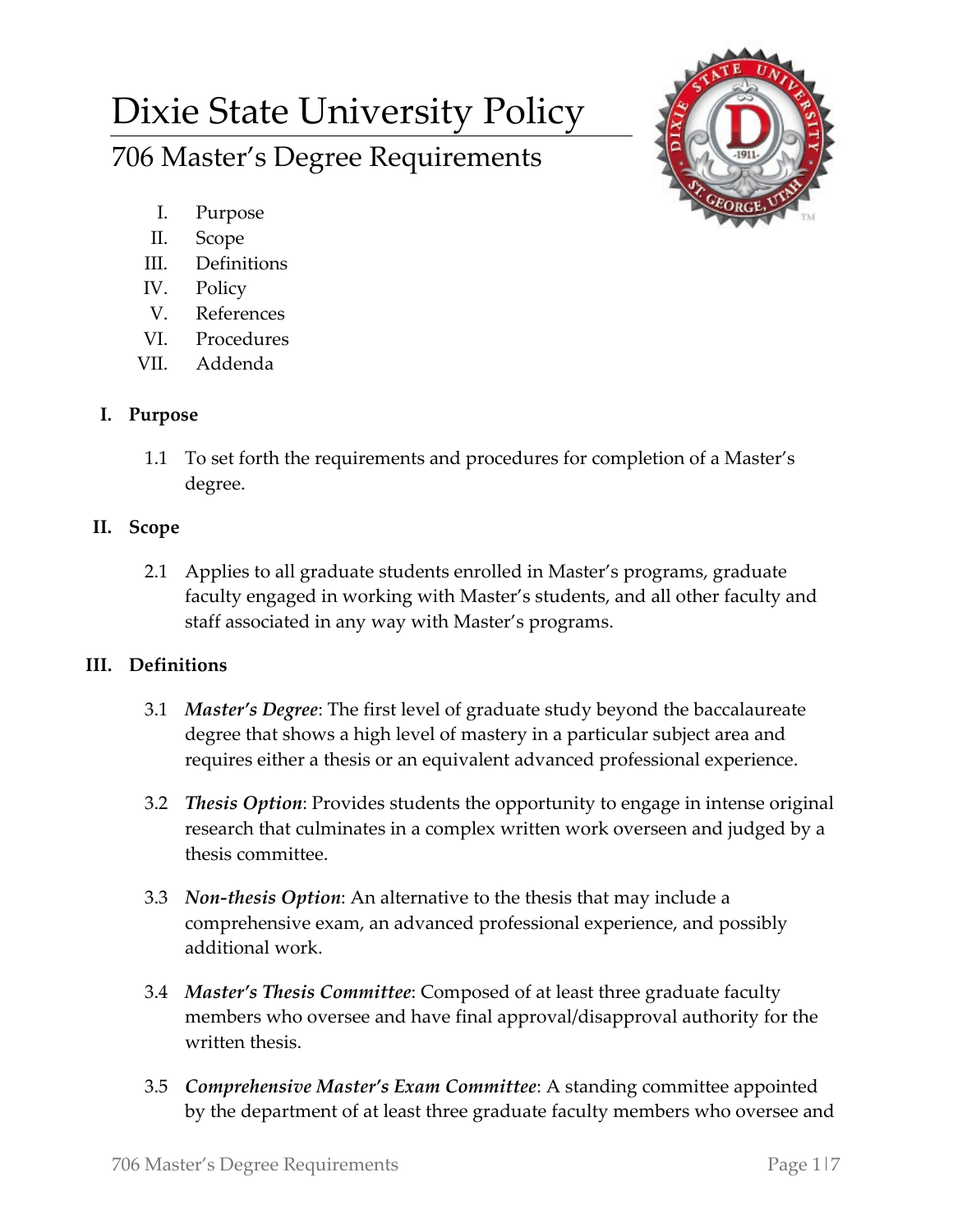have final approval/disapproval for the Comprehensive Master's Exam*.*

- 3.6 *Major Professor*: The member of a Master's Committee who serves as a candidate's primary academic advisor, principal thesis advisor, and the general mentor for the academic program and research.
- 3.7 *Program of Study*: A written outline of courses and other requirements including any thesis or individual project that is agreed upon by the candidate and the department and that fulfills graduation requirements.
- 3.8 *Candidacy*: Upon acceptance into a graduate program, a student becomes a candidate for a graduate degree after certain academic requirements are completed.
- 3.9 *Comprehensive Exam*: A written exam that certifies a student has achieved a core level of mastery in the relevant discipline.
- 3.10 *Thesis Defense*: The oral presentation and examination of the candidate's completed body of work.

### **IV. Policy**

- 4.1 Admission Requirements
	- 4.1.1 All prospective Master's students, including DSU seniors, must apply for admissions through the online application system.
		- 4.1.1.1 All required documents, which may vary by program, must be uploaded before the application will be submitted to the selected program for review.
		- 4.1.1.2 Unofficial transcripts may be submitted for the review process. However, once accepted, official transcripts sent from all schools the student has attended are required. Failure to list all schools previously attended or making false or misleading statements on the application may result in cancellation of admission status and/or loss of credit.
		- 4.1.1.3 The application fee must be paid before the application file is sent to the requested program for review.
		- 4.1.1.4 All documents submitted to DSU become its property and will not be released to students or other institutions. Applications and transcripts are destroyed after one year for students who do not attend.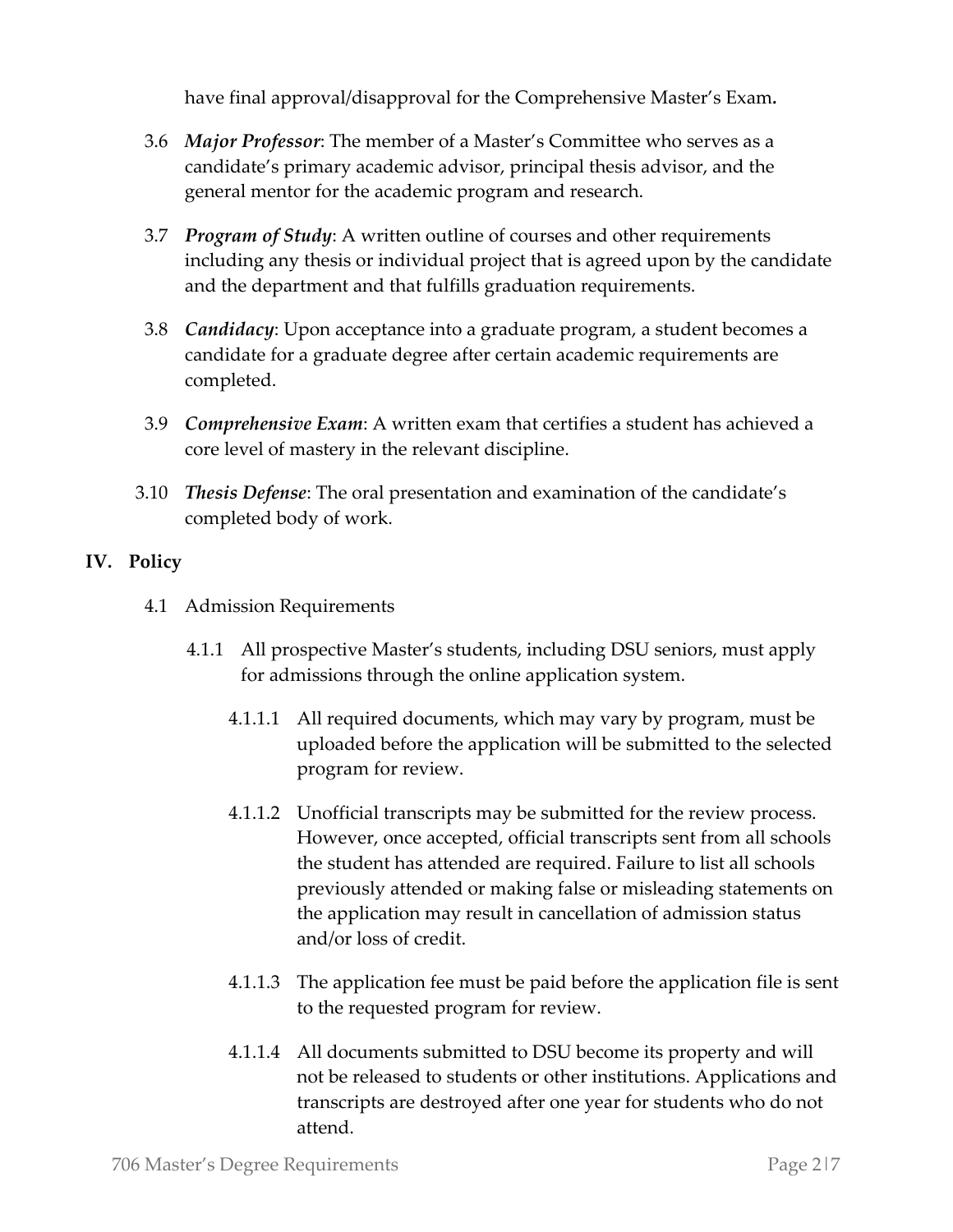#### 4.1.2 Conditional Admission

- 4.1.2.1 Applicants who do not meet all general admission criteria may be admitted for up to one academic year on a conditional basis, with a minimum GPA of 2.5 upon recommendation of the applicant's department of interest provided evidence of capacity to do satisfactory work is presented.
- 4.1.2.2 All students admitted on a conditional basis must maintain a GPA of 3.0 or higher.
- 4.1.2.3 By the end of one academic year of conditional admission, the department must evaluate the student's performance and notify the Office of Graduate Studies and the student of the final action to be taken on the student's admission status as either fully accepting the student or recommending the student be dropped from degree-seeking status.
- 4.1.3 Provisional Admission
	- 4.1.3.1 Students who have applied for admission to a Master's program and who meet the minimum GPA requirements for general admission, but whose credentials were not completed by the admissions deadline, may be admitted provisionally for one semester upon recommendation of the department to which they have applied.
	- 4.1.3.2 Final action on provisional applications will be reserved until all credentials and required documents have been received and evaluated.
	- 4.1.3.3 One semester only is allowed for students who are admitted provisionally and therefore, it cannot be extended or granted for a second time to the same student.
- 4.2 General Requirements for All Master's Students
	- 4.2.1 Complete either a thesis or undertake another type of advanced professional experience such as a research project or professional internship as outlined in the department's degree plan.
	- 4.2.2 Advance to candidacy prior to the final semester after completion of the following requirements:

706 Master's Degree Requirements Page 3|7 4.2.2.1 Complete half the program's semester credit requirements with a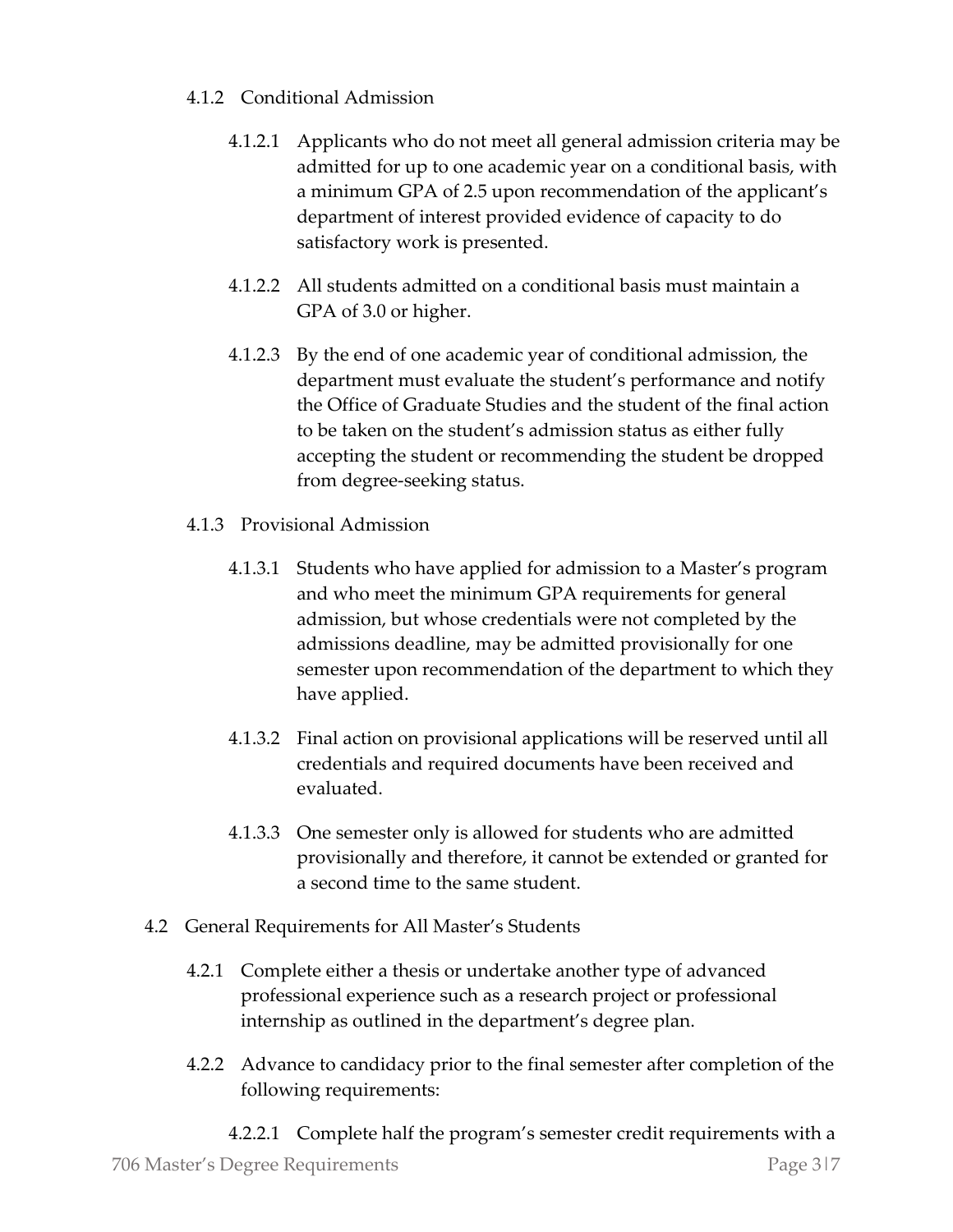GPA of not less than 3.0

- 4.2.2.2 Submit the Program of Study (and Thesis Proposal for Thesis Option) approved by the department to the Office of Graduate Studies no later than the start of the final semester.
- 4.2.2.3 Fulfill any other requirements specified by the department's degree plan.
- 4.2.3 A maximum of six graduate level semester transfer credits may be applied to a Dixie State University Master's program if approved by the program department.
- 4.2.4 Transfer credits must be no older than five years to be considered by the department.
- 4.2.5 All Master's degree requirements must be completed within six years.
	- 4.2.5.1 The timeframe/clock begins on the first day of the semester that the graduate student is coded as either a graduate nonmatriculated student or as a graduate student and uses a course to satisfy the degree requirement.
		- 4.2.5.1.1 Time spent on leave or out of status must be approved by the department in order to not be counted in the six years.
- 4.2.6 Any grade of C- or below is not accepted by the University for a Master's degree.
	- 4.2.6.1 Departments may have other grade restrictions or requirements that must be maintained.
- 4.3 Graduation Requirements
	- 4.3.1 Students must be in good academic standing as defined in Policy 703.4.4.
- 4.4 Classification of Master's Degrees
	- 4.4.1 Master of Arts (MA) or Master of Science (MS)
		- 4.4.1.1 Includes a minimum of 30 and a maximum of 36 semester hours of course work (See USHE Policy R401) unless the degree also qualifies as a professional master's degree (See Section 4.4.2).
		- 4.4.1.2 Must include either a thesis (thesis option) or an advanced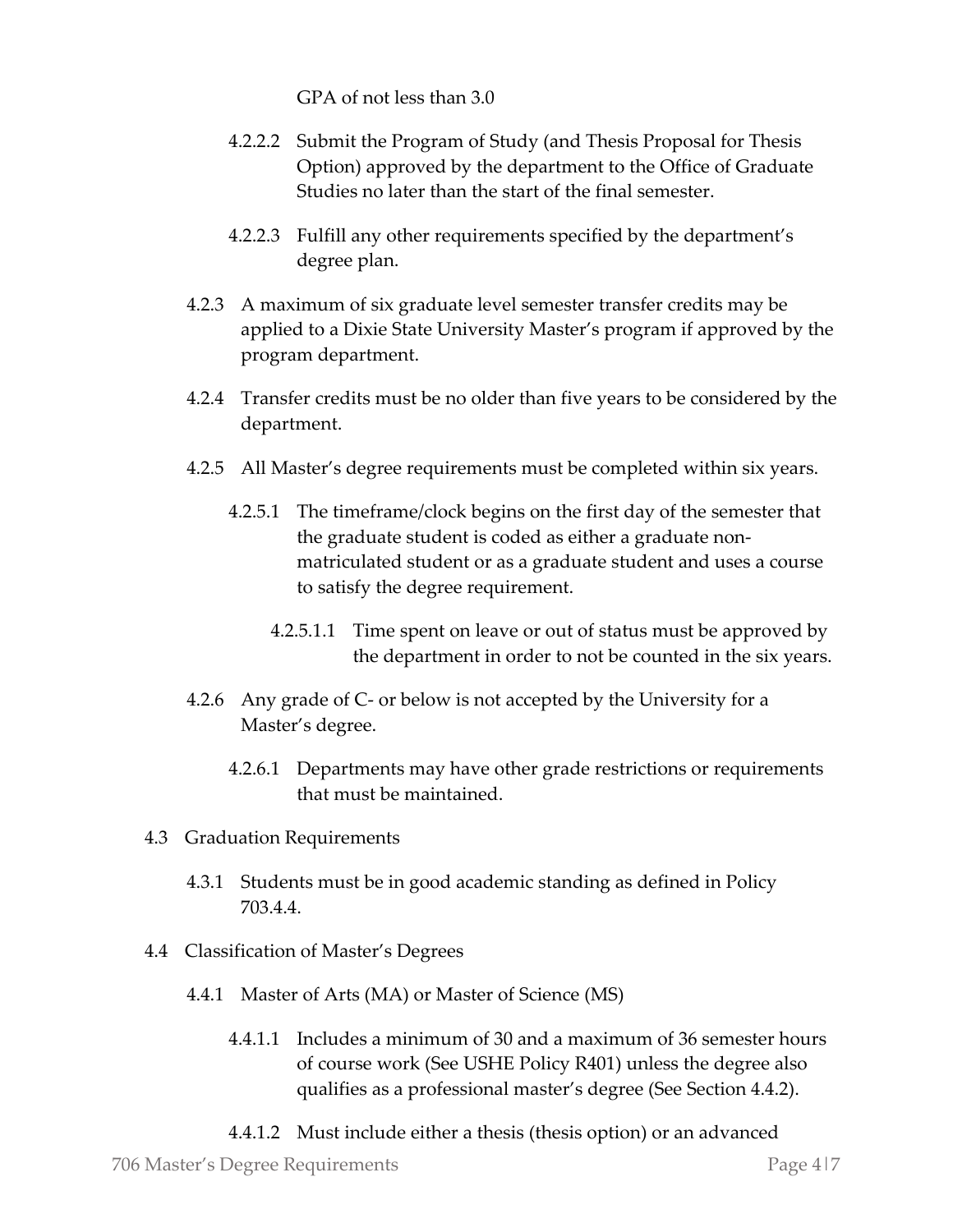project or professional experience (non-thesis option).

- 4.4.2 Professional Master's Degree
	- 4.4.2.1 Aimed at qualifying for employment in a particular profession such as a degree in Master of Accountancy, or Master of Social Work, and may exceed 36 semester hours of coursework to meet accreditation requirements (See USHE Policy R401).
	- 4.4.2.2 Requires an advanced capstone project or professional experience.
- 4.4.3 Master's Degree with Thesis
	- 4.4.3.1 A Master of Arts or a Master of Science degree, thesis option, requires original research in the form of a thesis.
	- 4.4.3.2 A minimum of 3 semester hours of research course work must be completed.
	- 4.4.3.3 A minimum of 1-3 semester credits of thesis course work must be completed during the final semester before graduation.
	- 4.4.3.4 All submitted theses must adhere to University style and formatting guidelines.
- 4.4.4 Non-thesis Master's Degree
	- 4.4.4.1 A Master of Arts or a Master of Science degree, non-thesis option, requires an advanced project or professional experience.
	- 4.4.4.2 The advanced project or professional experience must be described in the Program of Study and approved by the department.
- 4.5 Master's Committee
	- 4.5.1 Every master's student will work with a Master's Committee of faculty members who will oversee the student's scholarly work or equivalent.
	- 4.5.2 The Master's Committee is composed of at least three DSU graduate faculty members who oversee and have final approval/disapproval authority for the written thesis, advanced project, or professional experience.
		- 4.5.2.1 DSU non-graduate faculty members or qualified experts in the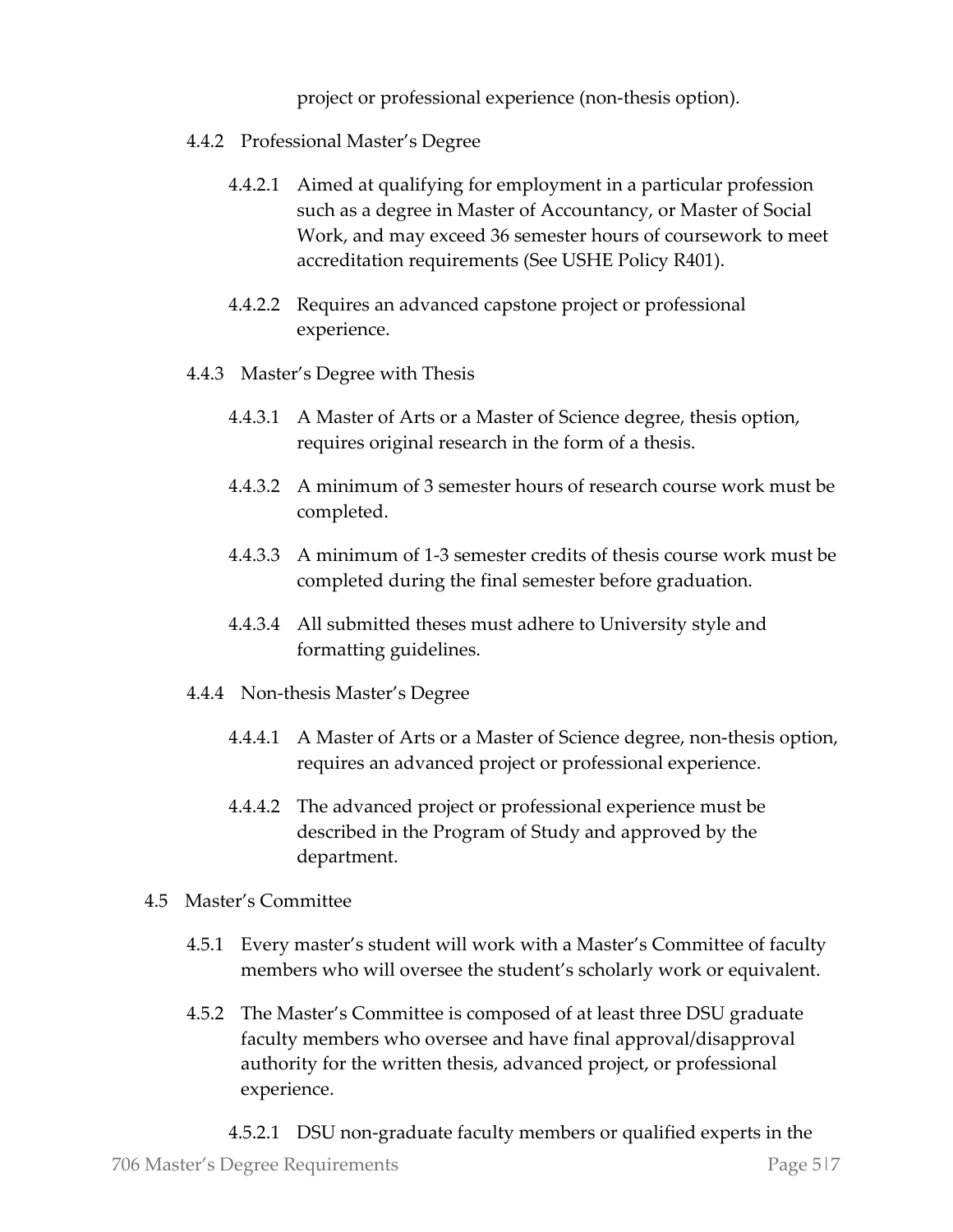student's area of study who are external to DSU may also be included on the Master's Committee

- 4.5.3 The Major Professor/Committee Chair must be a DSU graduate faculty member and in the same program as the candidate. One member of the committee must be from outside the program.
- 4.5.4 The student will nominate the members of her/his Master's Committee and submit the appropriate form with required signatures identifying the members to the Office of Graduate Studies.
- 4.6 Comprehensive Exam Committee
	- 4.6.1 When used, the Comprehensive Exam will be offered at a regularly scheduled time, no less often than annually.
	- 4.6.2 A standing committee of at least three graduate faculty members who oversee and have final approval/disapproval authority for the Comprehensive Master's Exam will be appointed by the department.
- 4.7 Program of Study
	- 4.7.1 Written outlines of courses and other requirements including any thesis or individual project, agreed upon by the candidate and the department and that fulfills graduation requirements, must be filed with Graduate Office and are due prior to start of the final semester before graduation.
	- 4.7.2 Graduate courses must be at the 5000-level or higher (USHE R470).
		- 4.7.2.1 5000-level or higher courses taken for undergraduate credit cannot be applied to graduate program of study.

#### **V. References**

- 5.1 USHE Policy R401: Approval of New Programs, ProgramChanges, Discontinued Programs, and Program Reports
- 5.2 USHE Policy R470: General Education, Common Course Numbering, Lower-Division Pre-Major Requirements, Transfer of Credits, and Credit by Examination.

### **VI. Procedures- N/A**

### **VII. Addenda**

7.1 Course requirements for each Master's program are found in the current